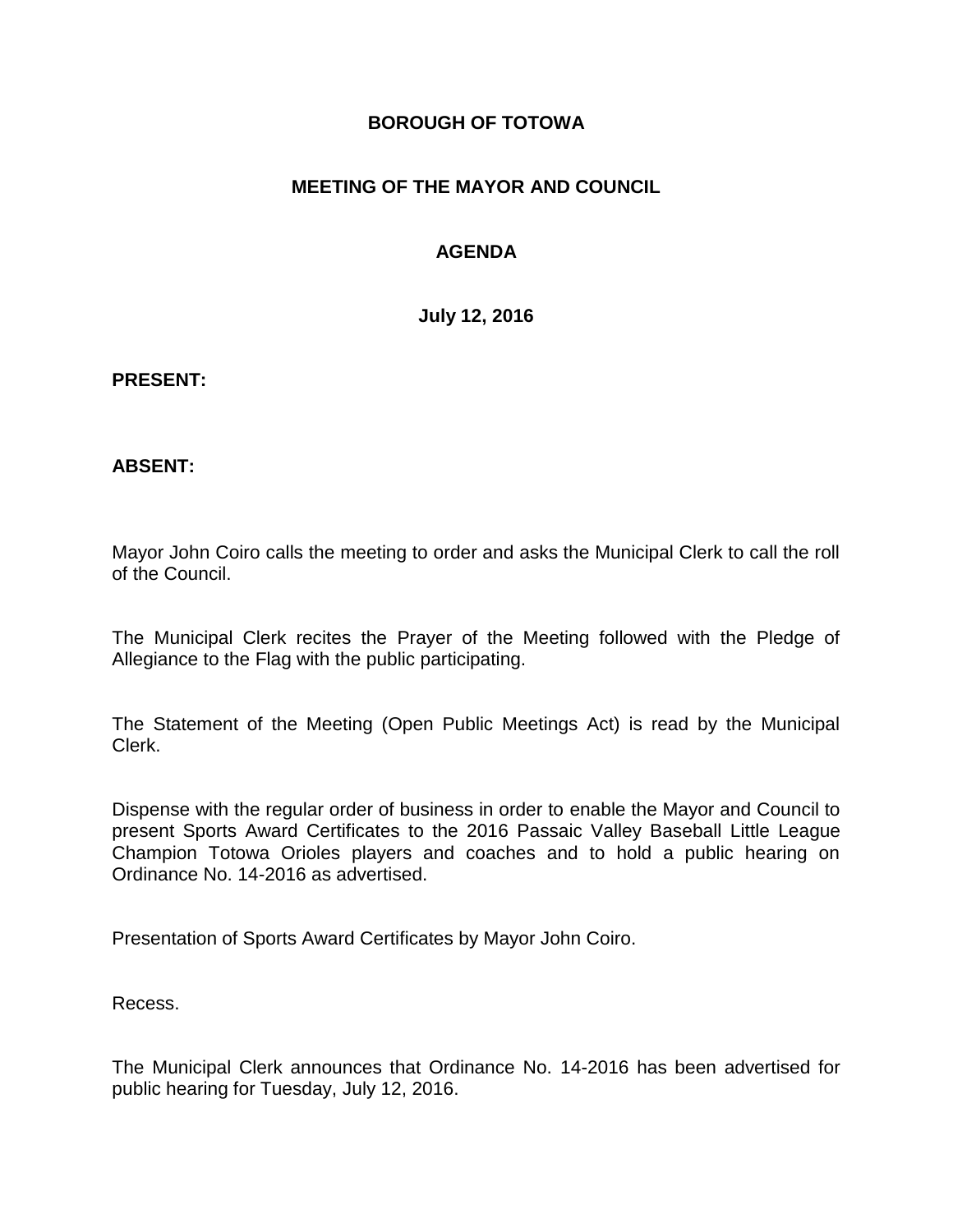The Municipal Clerk reads the legal notice and the title of Ordinance No. 14-2016 (Fire Department TSAP).

Open public hearing.

Mayor Coiro asks if any citizens wish to be heard on Ordinance No. 14-2016.

# **CITIZENS HEARD:**

Close public hearing.

The Municipal Clerk reads Ordinance No. 14-2016 by title.

Adopt Ordinance No. 14-2016.

Revert to the regular order of business.

Report from Members of the Council, Municipal Clerk and Municipal Attorney.

**CITIZENS HEARD:**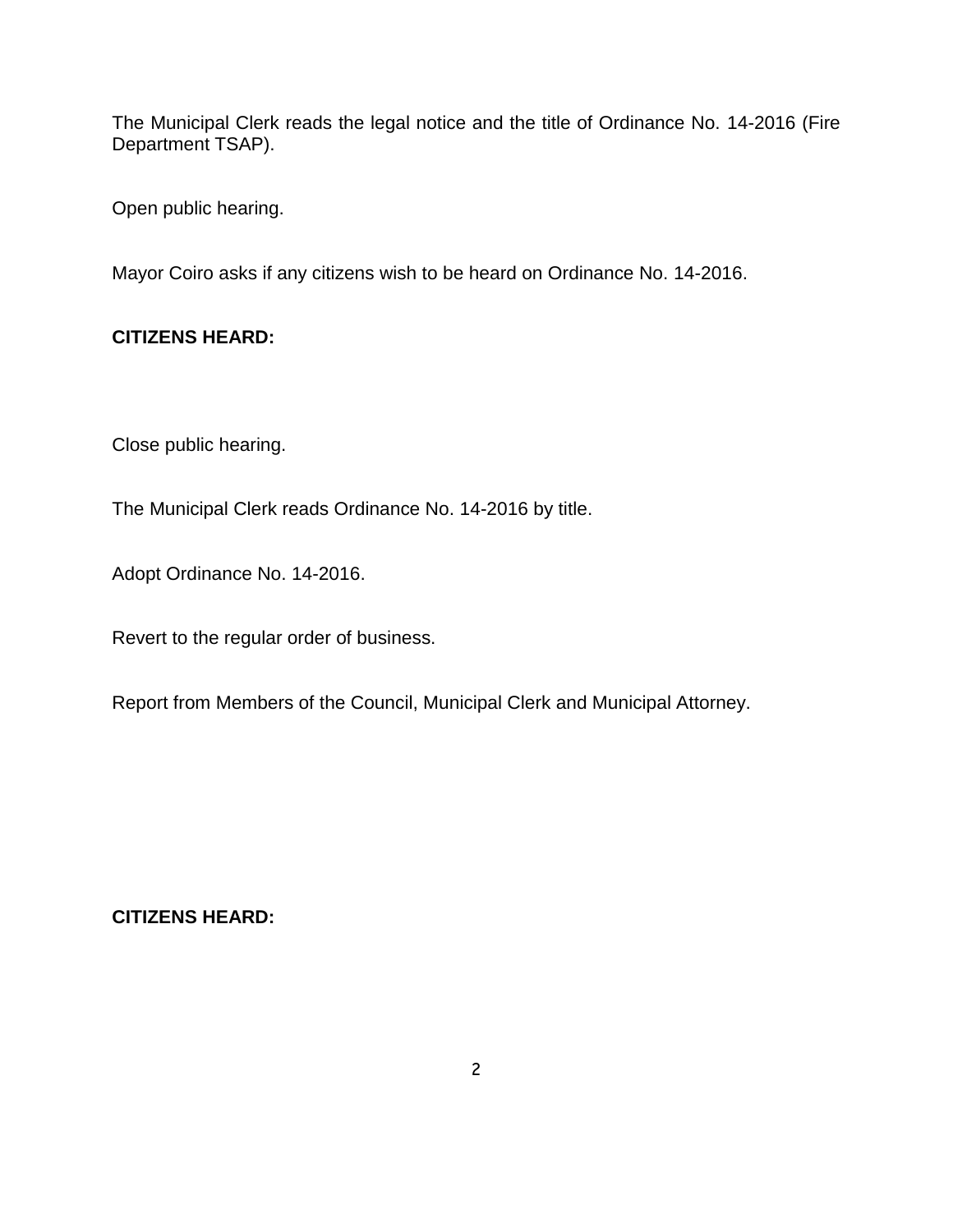Minutes of the Mayor and Council for the meeting of June 28, 2016.

## **COMMITTEE ON FINANCE: PICARELLI, D'ANGELO, FONTANELLA.**

Resolution No. 2016-15 for the payment of bills.

Resolution Of The Mayor And Borough Council Of The Borough Of Totowa In The County Of Passaic Authorizing Settlement Of The 2014, 2015 And 2016 Tax Appeals Entitled Gamma Realty Company V. Borough Of Totowa, Docket Nos.: 002048-2014; 000839-2015; 003644-2016 Of The Tax Assessment Of Block 158, Lot 3.01, Known As 40 Vreeland Avenue In The Borough Of Totowa, Passaic County, New Jersey.

Resolution Of The Mayor And Borough Council Of The Borough Of Totowa In The County Of Passaic Authorizing Settlement Of The 2009, 2010, 2011, 2012, 2013, 2014 And 2015 Tax Appeals Entitled Adolfo & Maria Grambone V. Borough Of Totowa, Docket Nos.: 013620-2009; 013740-2010; 013060-2011; 013646-2012; 010844-2013; 009792-2014; 009960-2015 Of The Tax Assessment Of Block 89, Lot 6, Known As 162 Mitchell Avenue In The Borough Of Totowa, Passaic County, New Jersey.

Resolution Of The Mayor And Borough Council Of The Borough Of Totowa In The County Of Passaic Authorizing Settlement Of The 2009, 2010, 2011, 2012, 2013, 2014 And 2015 Tax Appeals Entitled Adolfo & Maria Grambone V. Borough Of Totowa, Docket Nos.: 013621-2009; 013738-2010; 013055-2011; 013645-2012; 010845-2013; 009793-2014; 009961-2015 Of The Tax Assessment Of Block 111, Lot 6, Known As 52 Bogert Street In The Borough Of Totowa, Passaic County, New Jersey.

Resolution Of The Mayor And Borough Council Of The Borough Of Totowa In The County Of Passaic Authorizing Settlement Of The 2009, 2010, 2011, 2012, 2013, 2014 And 2015 Tax Appeals Entitled David Perelman V. Borough Of Totowa And Hemasco Realty, LLC V. Borough Of Totowa, Docket Nos.: 011172-2009; 008064-2010; 001740- 2011; 008779-2012; 005626-2013; 005451-2014; 001395-2015 Of The Tax Assessment Of Block 175, Lot 4.01, Known As 80 Furler Street In The Borough Of Totowa, Passaic County, New Jersey.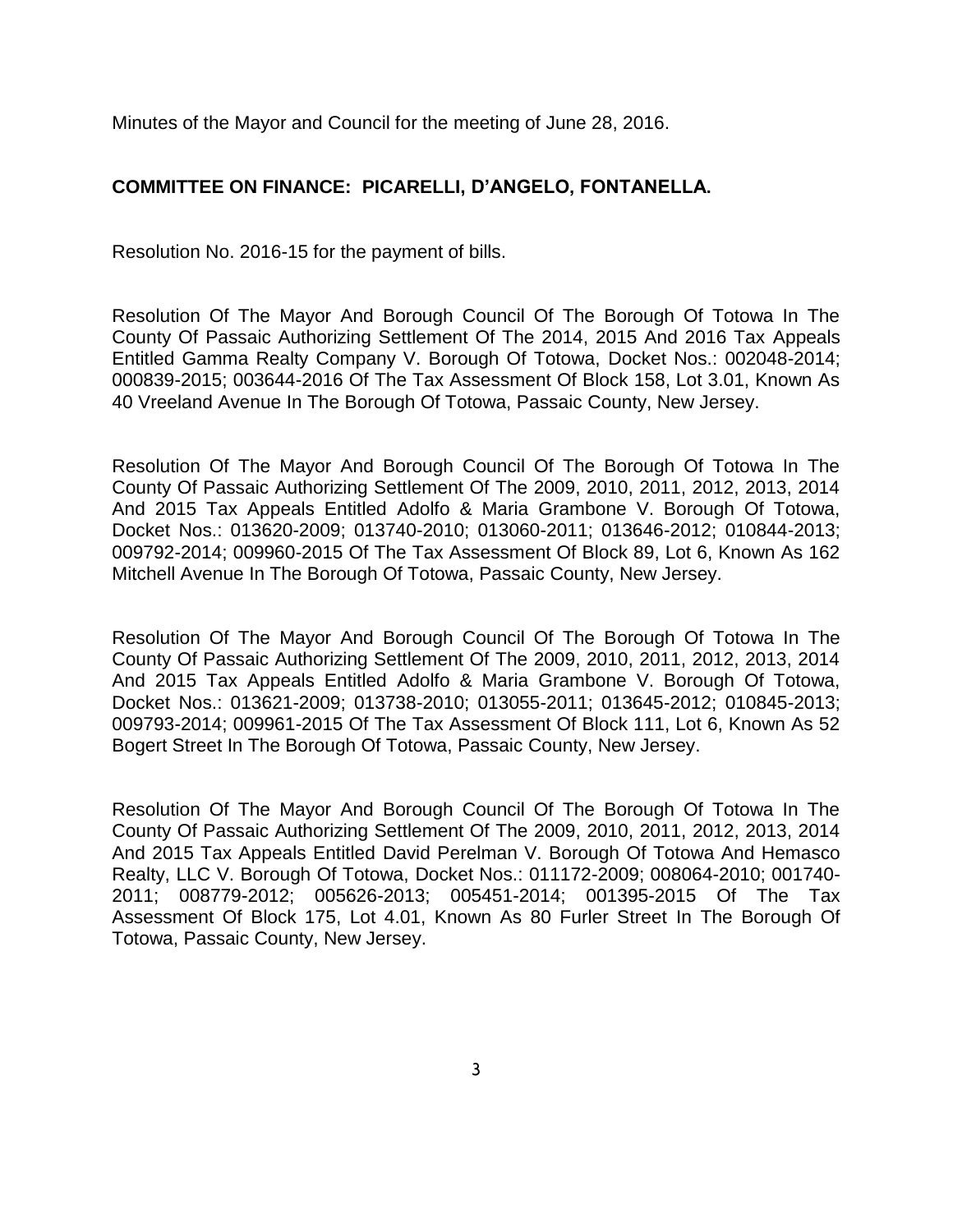Resolution Of The Mayor And Borough Council Of The Borough Of Totowa In The County Of Passaic Authorizing Settlement Of The 2012, 2013, 2014, 2015 And 2016 Tax Appeals Entitled Ullman Family Partnership V. Borough Of Totowa, Docket Nos.: 010653-2012; 005387-2013; 007223-2014; 000020-2015; 000858-2016 Of The Tax Assessment Of Block 175, Lot 3.02, Known As 130 Furler Street In The Borough Of Totowa, Passaic County, New Jersey.

Resolution Of The Mayor And Borough Council Of The Borough Of Totowa In The County Of Passaic Authorizing Settlement Of The 2013, 2014, 2015 And 2016 Tax Appeals Entitled Union Blvd Rlty Corp C/O Silvano, D V. Borough Of Totowa, Docket Nos.: 004681-2013; 000436-2014; 001597-2015; 000360-2016 Of The Tax Assessment Of Block 145, Lot 12, Known As 547 Union Boulevard In The Borough Of Totowa, Passaic County, New Jersey.

Resolution Of The Mayor And Borough Council Of The Borough Of Totowa In The County Of Passaic Authorizing Settlement Of The 2009, 2010, 2011, 2012, 2013, 2014, And 2015 Tax Appeals Entitled Adolfo & Maria Grambone V. Borough Of Totowa, Docket Nos.: 013622-2009; 013742-2010; 013033-2011; 013647-2012; 010846-2013; 009791-2014; 009962-2015 Of The Tax Assessment Of Block 154, Lot 43, Known As 34 Rutherford Court In The Borough Of Totowa, Passaic County, New Jersey.

Resolution Of The Borough Of Totowa Endorsing The "Fairness Formula" As Introduced By Governor Christie To Promote Fair Funding For Totowa Borough Students And To Relieve The Unfair Property Tax Burden.

Payment of the 3<sup>rd</sup> Quarter 2016 Budget Allotment to the Borough of Totowa Public Library in the amount of \$185,674.00.

#### **COMMITTEE ON PUBLIC SAFETY: PUGLISE, FONTANELLA, BUCHER.**

Resolution Authorizing The Purchase And Delivery Of One Multifunction Copying Machine For The Borough Of Totowa Police Department.

Letter from the Happy Seniors thanking the Mayor and Council for the lunch provided by the Municipal Drug Alliance on June 21, 2016, along with John Waryas for serving and Captain Mark Tolomeo for his presentation.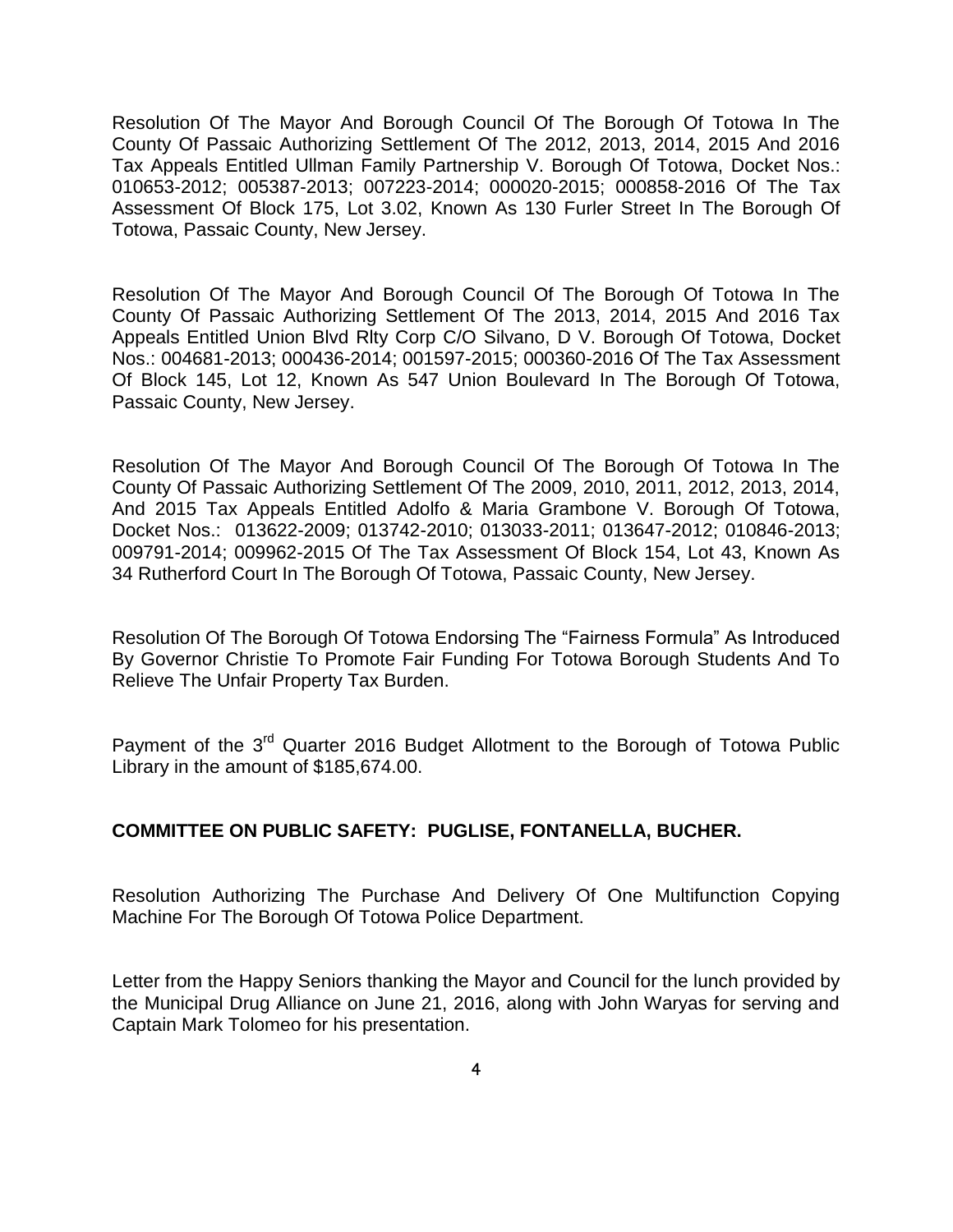### **COMMITTEE ON PUBLIC WORKS: D'ANGELO, PUGLISE, ANDRIANI.**

Recommendation of DPW Superintendent Jim Niland for a grade increase for DPW Laborer Mike Baron from Grade 1-C to Grade 1-B.

Recommendation of DPW Superintendent Jim Niland for a grade increase for DPW Laborer Josko Huljev from Grade 3 to Grade 2.

# **COMMITTEE ON ENG. & PUB. PROPERTY: FONTANELLA, ANDRIANI, D'ANGELO.**

Letter from the American Legion Memorial Post No. 227 requesting permission to use the Municipal Parking Lot on Saturday, August 27, 2016 for their fundraiser to Atlantic City.

Authorize the Borough Clerk and Borough Attorney to prepare the specifications and advertise for the receipt of bids for a new fire alarm system for the Municipal Complex.

### **COMMITTEE ON LIAISON & INSPECTION: ANDRIANI, BUCHER, PICARELLI.**

Resolution Authorizing Full Refund Of 2016 Board Of Recreation Summer Camp Fee.

Letter of resignation from Shade Tree Commissioner Linda Schopperth.

#### **COMMITTEE ON LEG. & ORDINANCES: BUCHER, PICARELLI, PUGLISE.**

Ice Cream Vendors License Application for Julie Trauerts as Owner/Operator, trading as Mainland.

Resolution Authorizing Massage Establishment License For JGN Massage, LLC Doing Business As Elements Therapeutic Massage.